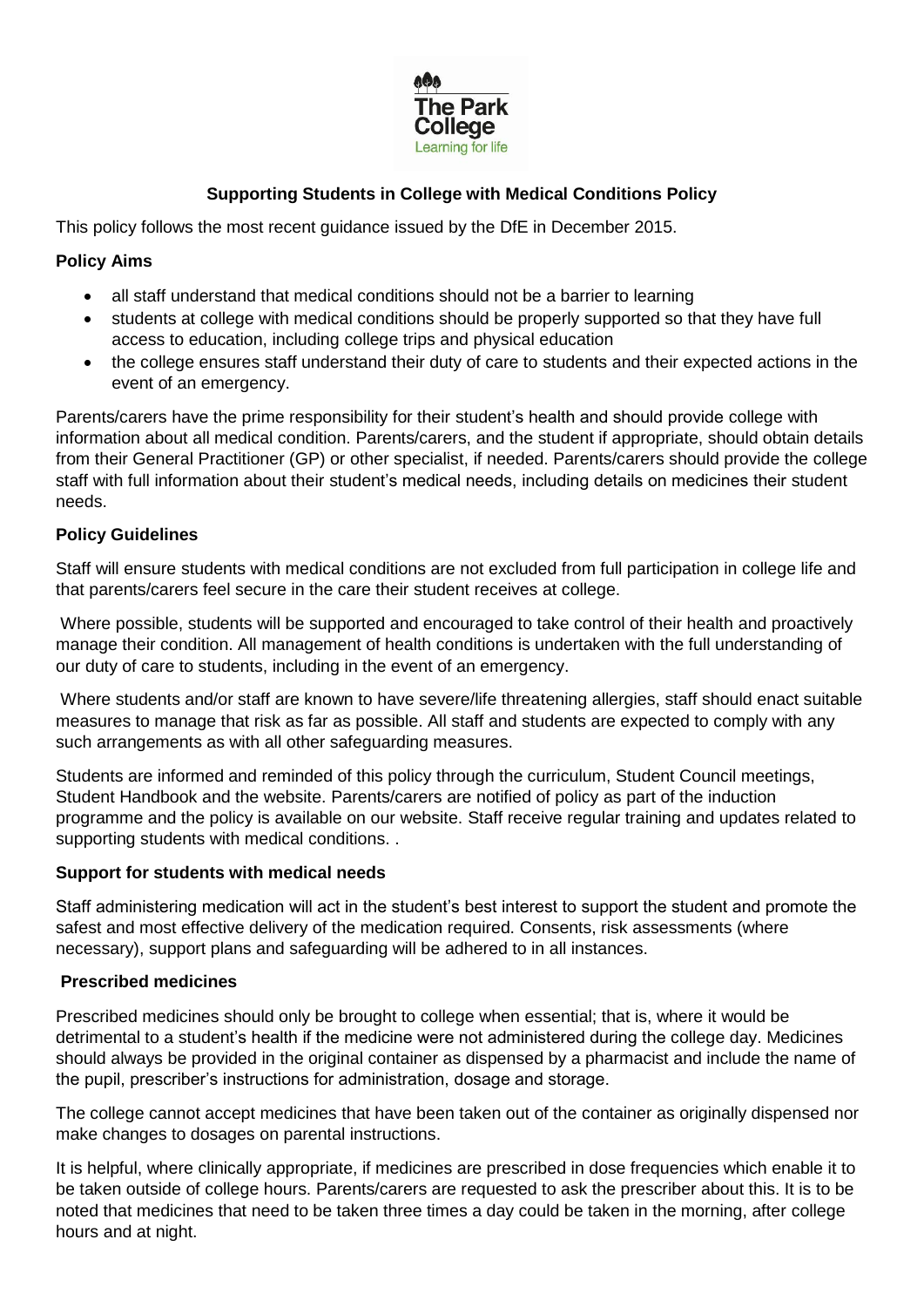Where the teaching staff agrees to administer a prescribed medicine it must be in accordance with a written consent and agreement of planned care with parents/carers.

Staff should check that the medicine has been administered without adverse effect to the student in the past and that parents/carers have confirmed this is the case.

### **Non-prescription medicines**

Staff should never give a non-prescribed medicine to a student unless there is specific prior written permission from the parent or carer. Where the teaching staff agrees to administer a non-prescribed medicine it must be in accordance with a written consent and agreement with parents/carers. Medications may include:

- paracetamol
- ibuprofen
- antihistamine.

Staff should check that the medicine has been administered without adverse effect to the student in the past and that parents/carers have confirmed this is the case. Parents/carers should be contacted prior to administration to confirm previous administration details.

Where a non-prescribed medicine is administered to a student it should be recorded on the form in Appendix 1.

Students should never be given medicine containing aspirin unless prescribed by a doctor. Medication, e.g. for pain relief, should never be administered without first checking maximum dosages and when the previous dose was taken. Parents/carers should be informed.

### **Adrenaline Auto-Injector (AAI)**

An Emergency Adrenaline Auto-Injector (AAI) will be kept if there are students attending who have been prescribed AAIs. This is in accordance with the Department of Health's Guidance on the use of adrenaline autoinjectors in colleges (2017). Auto-injectors will be used in line with the manufacturer's instructions, for the emergency treatment of anaphylaxis where medical authorisation and written parental consent for the use of the spare AAI has been provided. The emergency AAI is a spare/back up device and not a replacement for a student's own AAI(s).

A register of students who may be treated with the emergency AAI will be kept with the AAI, as well as signed 'consent for medication' forms and a record sheet for any administration carried out. All emergency care will be given in line with the student's own Anaphylaxis Care Plan, including calling emergency services.

In the event of a possible severe allergic reaction in a student who does not meet these criteria, emergency services (999) should be called and advice sought from them as to whether administration of the emergency AAI is appropriate.

#### **Short-term medical needs**

Many students will need to take medicines during the day at some time during their time in college. This will usually be for a short period only, such as to finish a course of antibiotics or to apply a lotion.

However, such medicines should only be taken to college where it would be detrimental to a student's health if it were not administered during the day. Again they must be supplied in their original container, with the pupil's name, prescriber's dosage administration and storage instructions and written consent from a parent or carer.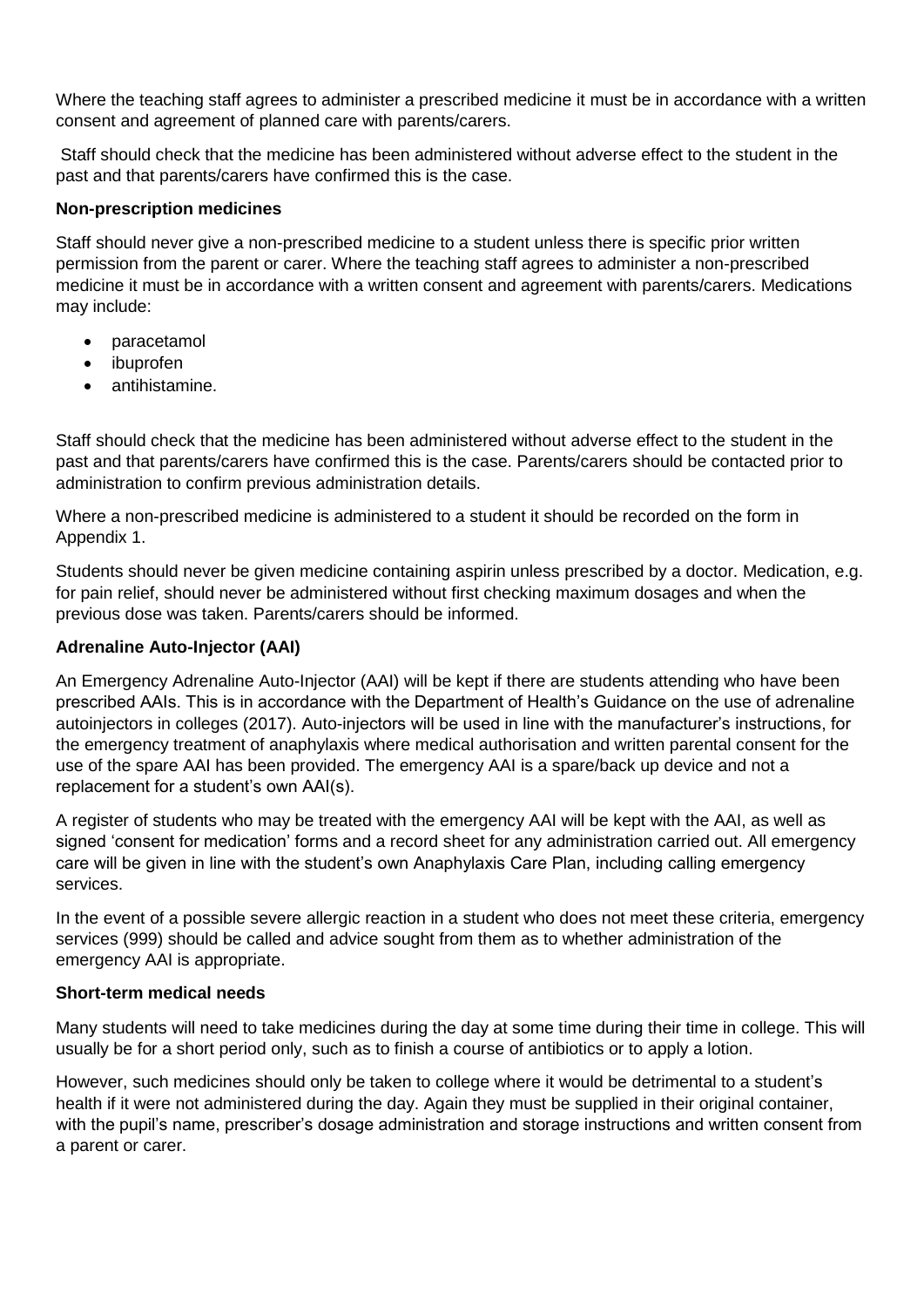### **Long-term medical needs and emergency treatment**

The Principal needs to know about any particular needs before a student is admitted, or when a student first develops a medical need. The correct medical information forms must be completed.

For students who attend hospital appointments on a regular basis, special arrangements may also be necessary. A medical risk assessment will be written with parents/carers and relevant health professionals. This will include;

- Details of the medical need
- Special requirement e.g. dietary needs, pre-activity precautions
- Any side effect of the medicines
- What constitutes an emergency
- What action to be taken in an emergency
- What not to do in the event of an emergency
- Who to contact in an emergency

### **Self-management**

Students will be supported and encouraged to take responsibility to manage their own medicines.

For conditions such as asthma, diabetes and severe allergies students will be supported to carry their own medication off-site. There may be circumstances where it is not appropriate for a student of any age to selfmanage. If required, staff will supervise student's access to and administering of their medicine. (See

Please note that students carrying medicines will be expected to store and use their medicines responsibly.

Where students have been prescribed controlled drugs these will be kept in safe custody in the relevant office. However, students can access them for self medication if it is agreed that this is appropriate.

Students with a short term need to finish a course of prescribed medicine may also bring their medicines to college. The student may either be responsible for them or ask the relevant staff to look after the medication. The parent/carer should determine which they feel is appropriate for their student.

## **Refusing medicines**

If a student refuses to take medicine, staff will not force them to do so. In the case of Epipens, the individual student's health care plan will be followed. Parents/carers should be informed of the refusal on the same day. If a refusal to take medicines results in an emergency, the college's emergency procedures will be followed.

## **Record keeping**

Parents/carers should tell the college about the medicines that their student needs to take and provide details of any changes to the prescription or the support required in writing. Medicines should always be provided in the original container as dispensed by a pharmacist and include the prescriber's instructions. In all cases it is necessary to check that written details include:

- name of student
- name of medicine
- dose
- method of administration
- time/frequency of administration
- any side effects
- any specific storage details
- expiry date

Parents/carers should complete a consent form and forward it to the college.

Where medication is administered in college on a regular basis a record will be kept using this form.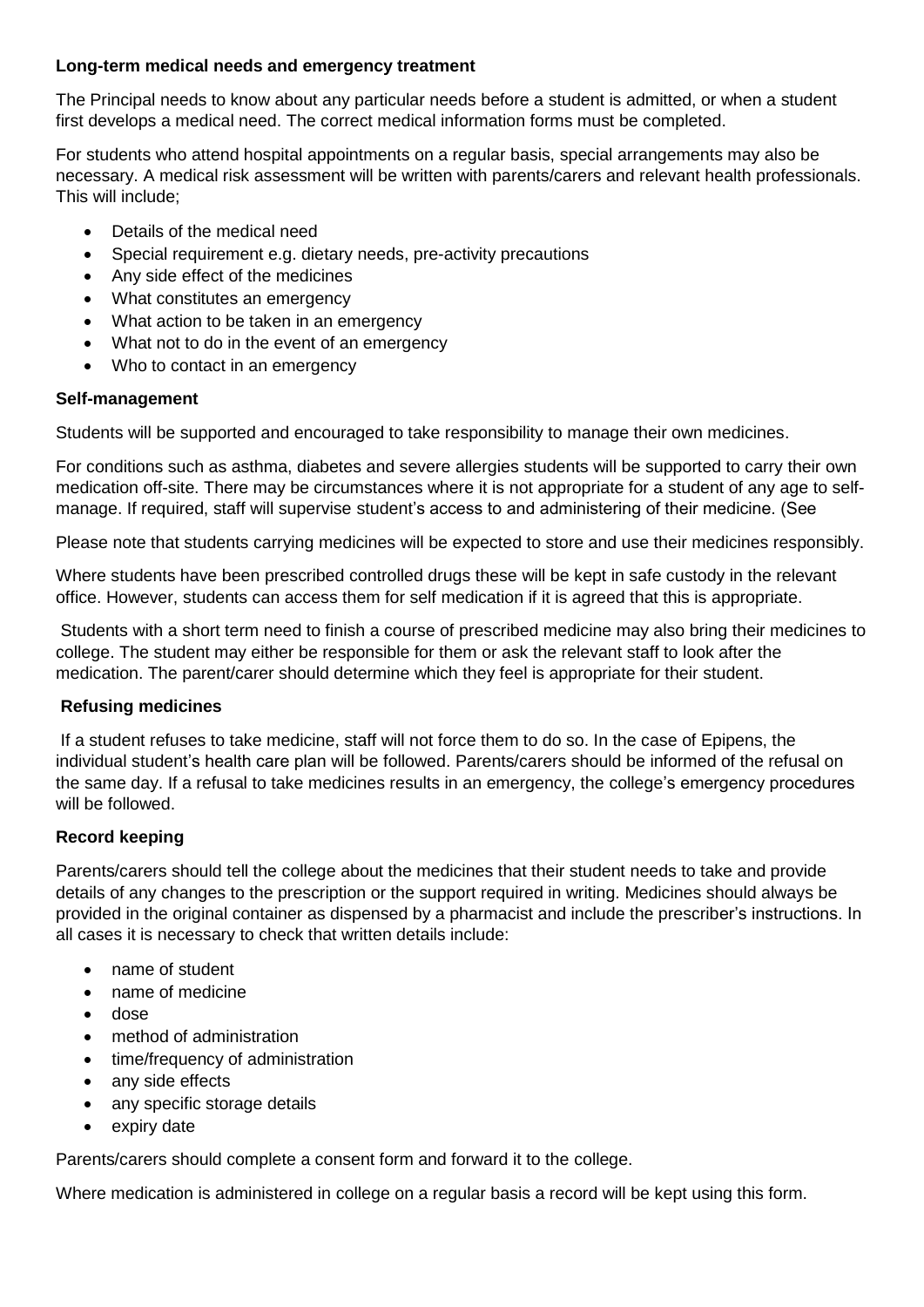# **Trips and visits**

Students with medical needs will be supported to participate in trips and visits. Arrangements for taking any necessary medicines will also need to be taken into consideration. Staff supervising excursions should always be made aware of any medical needs, and relevant emergency procedures by the parent/carer on the consent form. A copy of any health care plans should be include in the activity risk assessment and taken on visits in the event of the information being needed in an emergency.

## **Drug error**

In the event that any medication is given in error, either to the wrong pupil or the wrong medication to the pupil, appropriate action must be taken as follows:

- 1. Report the incident immediately to a member of the management Team.
- 2. Report the incident to the pupil's next of kin/guardian as appropriate.

3. Investigate the matter of how and why the incident occurred and complete a risk assessment to place appropriate controls to prevent any reoccurrences.

4. Ascertain risk with advice from Guys and St. Thomas Poison/ Toxbase unit as required

5. Discipline as necessary.

## **Storage and Disposal of Medicine**

All medicines should be stored safely. Students should know where their medicines are at all times and be able to access them. Where relevant, they should know who holds the key to the storage facility. Medicines and devices such as asthma inhalers, blood glucose testing meters and adrenaline pens should always be readily available to students. This is particularly important to consider when outside of college premises, e.g. on college trips.

When no longer required, medicines should be returned to the parent or carer to arrange for safe disposal. Sharps boxes should always be used for the disposal of needles and other sharps. Written records must be kept of all medicines administered to students.

## **Staff training**

Staff receive training on the college's general emergency procedures, including medical emergencies. Training is given during the induction process and at regular intervals afterwards. This includes how to contact emergency services and what information to give, and who to contact within the college.

Information on action to take in a general medical emergency is displayed in prominent locations for staff. Additionally, action for staff to take in an emergency for the common serious conditions at the college is displayed in prominent locations.

Staff are aware of the most common serious medical conditions they are likely to encounter at the college and understand the importance of good management of health conditions. Staff who work with groups of students at a college should have received suitable training and know what to do in an emergency for the students in their care with medical conditions.

Staff will not give prescription medicines or undertake healthcare procedures without appropriate training (updated to reflect any individual healthcare plans). In some cases, written instructions from the parent/carer or on the medication container dispensed by the pharmacist will be considered sufficient; decisions will be made taking into consideration the training requirements as specified in the pupil's individual healthcare plan if there is one.

#### **Roles and responsibilities**

Parents/carers will:

- provide sufficient information about their student's medical needs if treatment or special care is needed
- ensure that information held by the college on their student's medical needs is kept up to date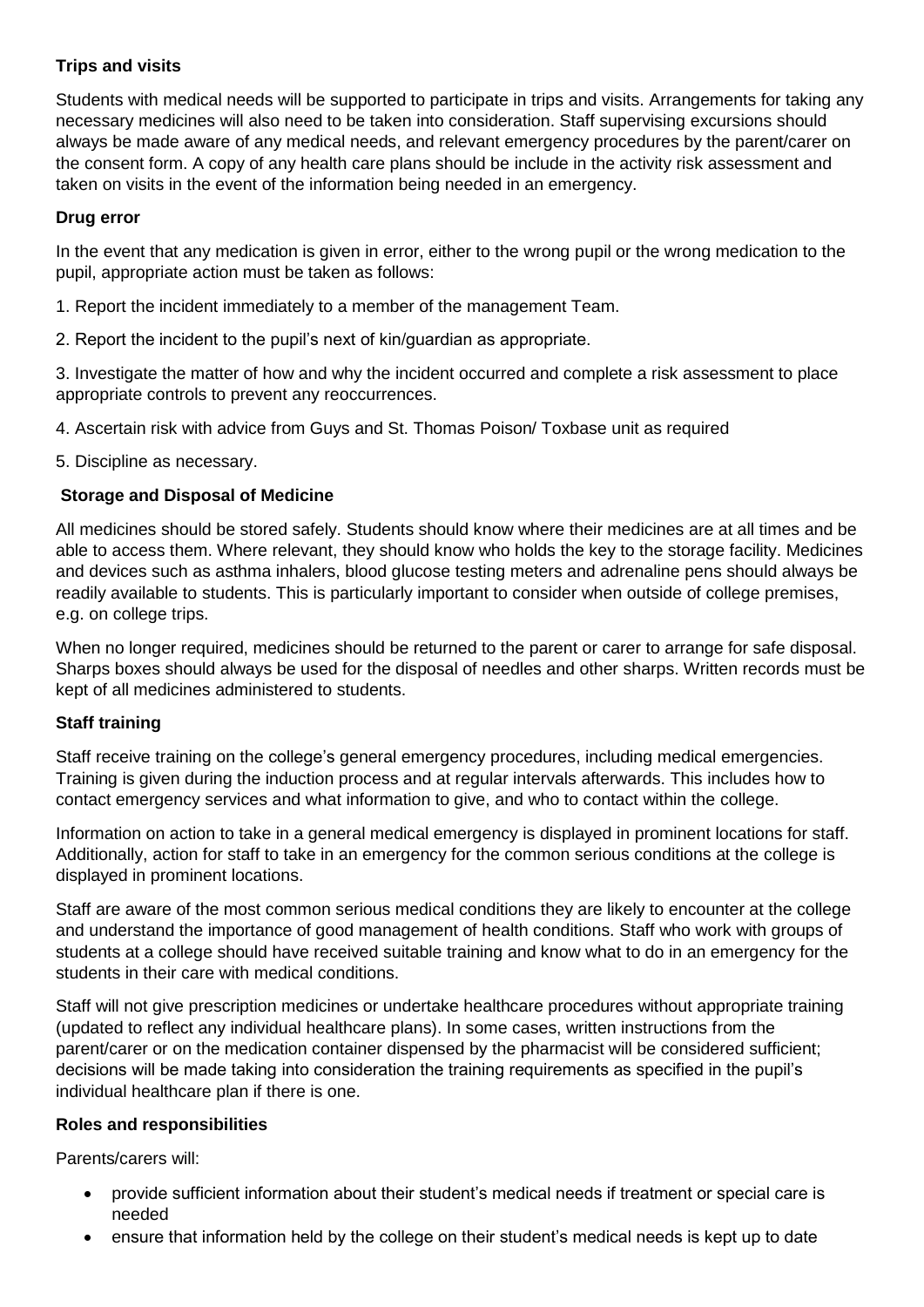- agree jointly with college staff on the college's role in supporting their student's medical needs
- keep their student at home if the student is acutely unwell, in order to reduce the spread of infection. This is to protect other students with medical conditions such as asthma and diabetes, for whom illness can produce complications.

Trustees will;

- be aware of the framework of responsibility and regularly review the arrangements in place at the college for the support of students with medical conditions
- monitor support for students with medical conditions within the college, including staff training, via termly reports from the Principal.

### The Principal will:

- ensure that this policy and related documentation are implemented throughout the college.  $\Box$ Monitor support for students with medical needs via regular reports and data monitoring.  $\Box$  Ensure that sufficient staff have received suitable training and are competent to take on responsibility for students with medical conditions.
- Ensure that suitable cover arrangements are in place to manage students' medical needs in case of staff absence
- ensure staff training on general emergency procedures and common emergencies relating to medical conditions is up to date
- ensure that medication and equipment relating to students' support needs is properly and securely stored while on college premises
- delegate a staff member to check the expiry date of medicines kept at college and maintain the college medical conditions register
- oversee the development and review of individual healthcare plans and risk assessments where necessary
- liaise with the College Nurse regarding support for students with medical conditions.

# All staff will:

- ensure they understand and abide by this policy and related documentation
- ensure that day to day college activities are inclusive and open to all wherever possible
- ensure they are familiar with all general emergency procedures and common emergencies relating to medical conditions
- know which students in their care have a medical condition and be familiar with the content of the student's healthcare plan
- maintain effective communication with parents/carers, including informing them if their student has been unwell at college
- ensure students who carry their medication with them have it when they go off-site
- be aware of students with medical conditions who may need extra social support
- understand the common medical conditions and the impact it can have on students
- ensure all students with medical conditions are not excluded unnecessarily from activities they wish to take part in
- ensure students have the appropriate medication or food with them during any exercise and are allowed to take it when needed
- not distribute prescription medication or undertake a medical procedure without appropriate training/updated to reflect the individual care plan
- ensure students who have been unwell have the opportunity to catch up on missed college work
- be aware that medical conditions can affect learning and provide extra support if required
- liaise with parents/carers, the pupil's healthcare professionals, special educational needs coordinator and welfare officers if a student or young person is falling behind with their work because of their condition